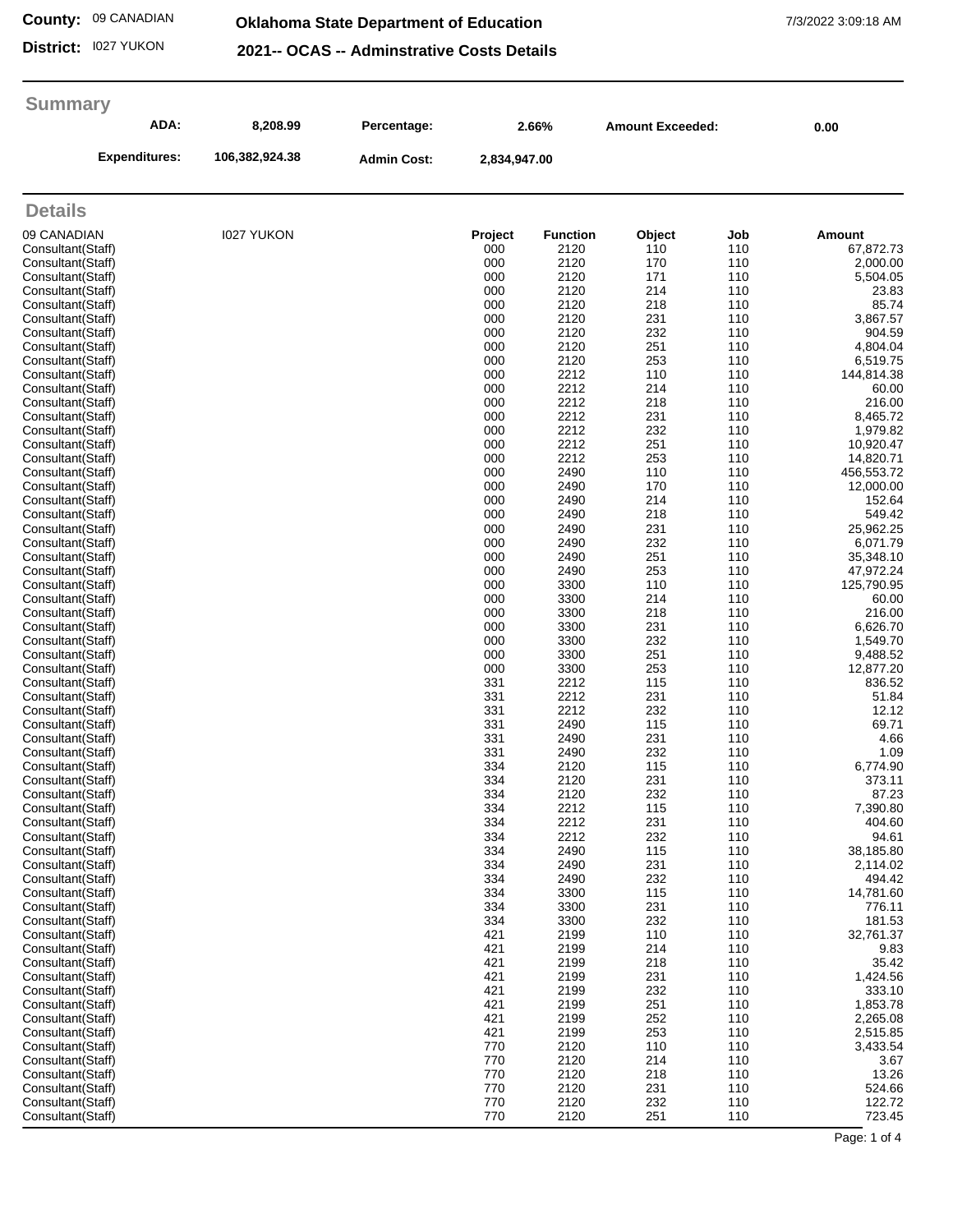## **Oklahoma State Department of Education** 7/3/2022 3:09:18 AM

### **District:**

| 2021-- OCAS -- Adminstrative Costs Details |
|--------------------------------------------|
|--------------------------------------------|

| Consultant (Staff)                                                                 | 770        | 2120         | 253        | 110<br>Sub Total: | 981.80<br>1, 133, 715.39 |
|------------------------------------------------------------------------------------|------------|--------------|------------|-------------------|--------------------------|
| Director, Coordinator, or Administrator                                            | 000        | 2199         | 120        | 109               | 39,557.60                |
| Director, Coordinator, or Administrator                                            | 000        | 2199         | 120        | 322               | 51,173.38                |
| Director, Coordinator, or Administrator                                            | 000        | 2199         | 180        | 109               | 2,000.00                 |
| Director, Coordinator, or Administrator                                            | 000        | 2199         | 224        | 109               | 30.00                    |
| Director, Coordinator, or Administrator                                            | 000<br>000 | 2199<br>2199 | 224<br>228 | 322               | 30.00                    |
| Director, Coordinator, or Administrator<br>Director, Coordinator, or Administrator | 000        | 2199         | 228        | 109<br>322        | 108.00<br>108.00         |
| Director, Coordinator, or Administrator                                            | 000        | 2199         | 241        | 109               | 1,785.73                 |
| Director, Coordinator, or Administrator                                            | 000        | 2199         | 241        | 322               | 2,791.28                 |
| Director, Coordinator, or Administrator                                            | 000        | 2199         | 242        | 109               | 417.66                   |
| Director, Coordinator, or Administrator                                            | 000        | 2199         | 242        | 322               | 652.72                   |
| Director, Coordinator, or Administrator<br>Director, Coordinator, or Administrator | 000<br>000 | 2199<br>2199 | 261<br>263 | 322<br>322        | 3,862.19<br>5,241.48     |
| Director, Coordinator, or Administrator                                            | 000        | 2340         | 110        | 109               | 97,899.68                |
| Director, Coordinator, or Administrator                                            | 000        | 2340         | 120        | 109               | 73,953.00                |
| Director, Coordinator, or Administrator                                            | 000        | 2340         | 214        | 109               | 30.00                    |
| Director, Coordinator, or Administrator                                            | 000        | 2340         | 218        | 109               | 108.00                   |
| Director, Coordinator, or Administrator                                            | 000        | 2340         | 224        | 109               | 30.00                    |
| Director, Coordinator, or Administrator                                            | 000<br>000 | 2340<br>2340 | 228<br>231 | 109               | 108.00<br>5,526.17       |
| Director, Coordinator, or Administrator<br>Director, Coordinator, or Administrator | 000        | 2340         | 232        | 109<br>109        | 1,292.46                 |
| Director, Coordinator, or Administrator                                            | 000        | 2340         | 241        | 109               | 3,454.51                 |
| Director, Coordinator, or Administrator                                            | 000        | 2340         | 242        | 109               | 807.89                   |
| Director, Coordinator, or Administrator                                            | 000        | 2340         | 251        | 109               | 7,379.16                 |
| Director, Coordinator, or Administrator                                            | 000        | 2340         | 253        | 109               | 10,014.60                |
| Director, Coordinator, or Administrator                                            | 000        | 2340         | 261        | 109               | 5,576.69                 |
| Director, Coordinator, or Administrator                                            | 000<br>000 | 2340<br>2511 | 263<br>120 | 109               | 7,568.34<br>124,613.84   |
| Director, Coordinator, or Administrator<br>Director, Coordinator, or Administrator | 000        | 2511         | 120        | 107<br>601        | 53,334.48                |
| Director, Coordinator, or Administrator                                            | 000        | 2511         | 224        | 107               | 29.40                    |
| Director, Coordinator, or Administrator                                            | 000        | 2511         | 224        | 601               | 30.00                    |
| Director, Coordinator, or Administrator                                            | 000        | 2511         | 228        | 107               | 105.84                   |
| Director, Coordinator, or Administrator                                            | 000        | 2511         | 228        | 601               | 108.00                   |
| Director, Coordinator, or Administrator                                            | 000        | 2511         | 241        | 107               | 7,150.13                 |
| Director, Coordinator, or Administrator<br>Director, Coordinator, or Administrator | 000<br>000 | 2511<br>2511 | 241<br>242 | 601<br>107        | 2,853.30<br>1,672.20     |
| Director, Coordinator, or Administrator                                            | 000        | 2511         | 242        | 601               | 667.38                   |
| Director, Coordinator, or Administrator                                            | 000        | 2511         | 261        | 107               | 9,389.75                 |
| Director, Coordinator, or Administrator                                            | 000        | 2511         | 261        | 601               | 4,024.80                 |
| Director, Coordinator, or Administrator                                            | 000        | 2511         | 263        | 107               | 12,743.27                |
| Director, Coordinator, or Administrator                                            | 000        | 2511         | 263        | 601               | 5,462.28                 |
| Director, Coordinator, or Administrator<br>Director, Coordinator, or Administrator | 000<br>000 | 2580<br>2580 | 120<br>224 | 332<br>332        | 101,098.61<br>30.00      |
| Director, Coordinator, or Administrator                                            | 000        | 2580         | 228        | 332               | 108.00                   |
| Director, Coordinator, or Administrator                                            | 000        | 2580         | 241        | 332               | 5,551.09                 |
| Director, Coordinator, or Administrator                                            | 000        | 2580         | 242        | 332               | 1,298.28                 |
| Director, Coordinator, or Administrator                                            | 000        | 2580         | 261        | 332               | 7,620.00                 |
| Director, Coordinator, or Administrator                                            | 000        | 2580         | 263        | 332               | 10,341.37                |
| Director, Coordinator, or Administrator<br>Director, Coordinator, or Administrator | 000<br>000 | 2620<br>2620 | 110<br>214 | 109<br>109        | 93,767.80<br>30.00       |
| Director, Coordinator, or Administrator                                            | 000        | 2620         | 218        | 109               | 108.00                   |
| Director, Coordinator, or Administrator                                            | 000        | 2620         | 231        | 109               | 5,135.09                 |
| Director, Coordinator, or Administrator                                            | 000        | 2620         | 232        | 109               | 1,200.93                 |
| Director, Coordinator, or Administrator                                            | 000        | 2620         | 251        | 109               | 7,068.24                 |
| Director, Coordinator, or Administrator                                            | 000        | 2620         | 253        | 109               | 9,592.56                 |
| Director, Coordinator, or Administrator<br>Director, Coordinator, or Administrator | 000<br>000 | 2740<br>2740 | 120<br>224 | 513<br>513        | 82,753.50<br>30.00       |
| Director, Coordinator, or Administrator                                            | 000        | 2740         | 228        | 513               | 108.00                   |
| Director, Coordinator, or Administrator                                            | 000        | 2740         | 241        | 513               | 5,130.70                 |
| Director, Coordinator, or Administrator                                            | 000        | 2740         | 242        | 513               | 1,199.93                 |
| Director, Coordinator, or Administrator                                            | 000        | 2740         | 261        | 513               | 6,239.17                 |
| Director, Coordinator, or Administrator                                            | 000        | 2740         | 263        | 513               | 8,467.39                 |
| Director, Coordinator, or Administrator                                            | 332        | 2740         | 125        | 513               | 2,276.28                 |
| Director, Coordinator, or Administrator<br>Director, Coordinator, or Administrator | 332<br>332 | 2740<br>2740 | 241<br>242 | 513<br>513        | 141.12<br>33.00          |
| Director, Coordinator, or Administrator                                            | 334        | 2330         | 115        | 109               | 7,390.80                 |
| Director, Coordinator, or Administrator                                            | 334        | 2330         | 231        | 109               | 402.21                   |
| Director, Coordinator, or Administrator                                            | 334        | 2330         | 232        | 109               | 94.07                    |
| Director, Coordinator, or Administrator                                            | 334        | 2340         | 115        | 109               | 7,390.80                 |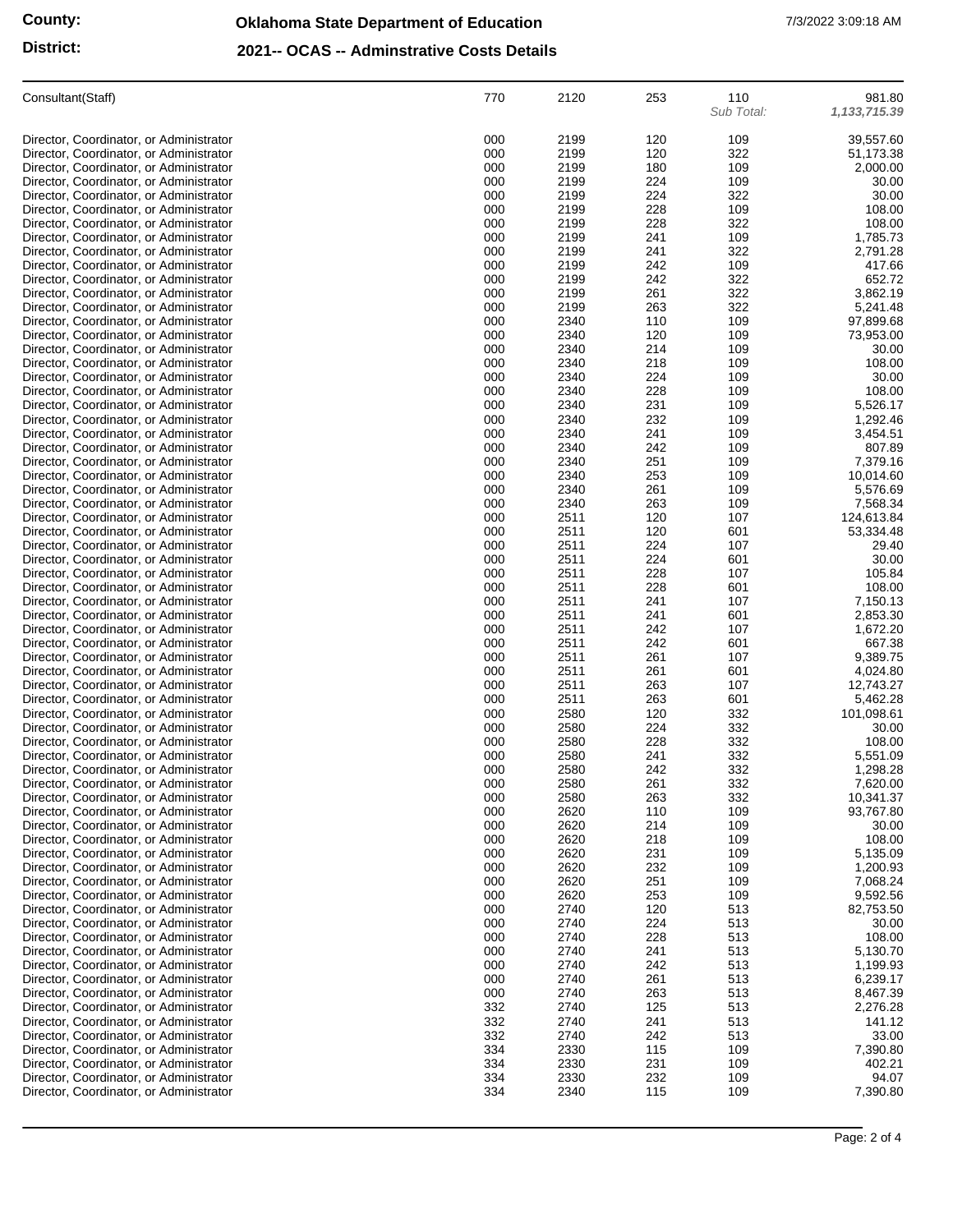#### **2021-- OCAS -- Adminstrative Costs Details**

| Director, Coordinator, or Administrator<br>Director, Coordinator, or Administrator<br>Director, Coordinator, or Administrator<br>Director, Coordinator, or Administrator<br>Director, Coordinator, or Administrator<br>Director, Coordinator, or Administrator<br>Director, Coordinator, or Administrator<br>Director, Coordinator, or Administrator<br>Director, Coordinator, or Administrator<br>Director, Coordinator, or Administrator<br>Director, Coordinator, or Administrator<br>Director, Coordinator, or Administrator<br>Director, Coordinator, or Administrator<br>Director, Coordinator, or Administrator<br>Director, Coordinator, or Administrator<br>Director, Coordinator, or Administrator<br>Director, Coordinator, or Administrator<br>Director, Coordinator, or Administrator<br>Director, Coordinator, or Administrator<br>Director, Coordinator, or Administrator<br>Director, Coordinator, or Administrator<br>Director, Coordinator, or Administrator<br>Director, Coordinator, or Administrator<br>Director, Coordinator, or Administrator<br>Director, Coordinator, or Administrator<br>Director, Coordinator, or Administrator<br>Director, Coordinator, or Administrator<br>Director, Coordinator, or Administrator<br>Director, Coordinator, or Administrator<br>Director, Coordinator, or Administrator<br>Director, Coordinator, or Administrator | 334<br>334<br>334<br>334<br>334<br>335<br>335<br>335<br>335<br>335<br>335<br>335<br>335<br>335<br>335<br>335<br>335<br>335<br>335<br>335<br>335<br>335<br>335<br>621<br>621<br>621<br>621<br>621<br>621<br>621<br>621 | 2340<br>2340<br>2620<br>2620<br>2620<br>2199<br>2199<br>2199<br>2199<br>2199<br>2199<br>2340<br>2340<br>2340<br>2511<br>2511<br>2511<br>2511<br>2511<br>2511<br>2580<br>2580<br>2580<br>2330<br>2330<br>2330<br>2330<br>2330<br>2330<br>2330<br>2330 | 231<br>232<br>115<br>231<br>232<br>125<br>125<br>241<br>241<br>242<br>242<br>125<br>241<br>242<br>125<br>125<br>241<br>241<br>242<br>242<br>125<br>241<br>242<br>110<br>214<br>218<br>231<br>232<br>251<br>252<br>253 | 109<br>109<br>109<br>109<br>109<br>109<br>322<br>109<br>322<br>109<br>322<br>109<br>109<br>109<br>107<br>601<br>107<br>601<br>107<br>601<br>332<br>332<br>332<br>109<br>109<br>109<br>109<br>109<br>109<br>109<br>109<br>Sub Total: | 417.18<br>97.56<br>7,390.80<br>404.72<br>94.69<br>7,390.80<br>7,390.80<br>317.54<br>403.16<br>74.23<br>94.32<br>7,390.80<br>345.24<br>80.77<br>7,390.80<br>7,390.80<br>424.08<br>395.40<br>99.18<br>92.46<br>7,390.80<br>405.84<br>94.86<br>68,946.84<br>30.00<br>108.00<br>3,752.18<br>877.51<br>5,199.96<br>5,686.55<br>7,057.08<br>1,055,533.10 |
|-----------------------------------------------------------------------------------------------------------------------------------------------------------------------------------------------------------------------------------------------------------------------------------------------------------------------------------------------------------------------------------------------------------------------------------------------------------------------------------------------------------------------------------------------------------------------------------------------------------------------------------------------------------------------------------------------------------------------------------------------------------------------------------------------------------------------------------------------------------------------------------------------------------------------------------------------------------------------------------------------------------------------------------------------------------------------------------------------------------------------------------------------------------------------------------------------------------------------------------------------------------------------------------------------------------------------------------------------------------------------------------|-----------------------------------------------------------------------------------------------------------------------------------------------------------------------------------------------------------------------|------------------------------------------------------------------------------------------------------------------------------------------------------------------------------------------------------------------------------------------------------|-----------------------------------------------------------------------------------------------------------------------------------------------------------------------------------------------------------------------|-------------------------------------------------------------------------------------------------------------------------------------------------------------------------------------------------------------------------------------|----------------------------------------------------------------------------------------------------------------------------------------------------------------------------------------------------------------------------------------------------------------------------------------------------------------------------------------------------|
| Secretary/Clerk of the Board of Education<br>Secretary/Clerk of the Board of Education<br>Secretary/Clerk of the Board of Education<br>Secretary/Clerk of the Board of Education<br>Secretary/Clerk of the Board of Education<br>Secretary/Clerk of the Board of Education<br>Secretary/Clerk of the Board of Education                                                                                                                                                                                                                                                                                                                                                                                                                                                                                                                                                                                                                                                                                                                                                                                                                                                                                                                                                                                                                                                           | 000<br>000<br>000<br>000<br>000<br>000<br>000                                                                                                                                                                         | 2312<br>2312<br>2312<br>2312<br>2312<br>2312<br>2312                                                                                                                                                                                                 | 193<br>224<br>228<br>241<br>242<br>261<br>263                                                                                                                                                                         | 614<br>614<br>614<br>614<br>614<br>614<br>614<br>Sub Total:                                                                                                                                                                         | 906.72<br>.60<br>2.16<br>40.62<br>9.51<br>68.40<br>92.88<br>1,120.89                                                                                                                                                                                                                                                                               |
| Staff for the Board of Education<br>Staff for the Board of Education<br>Staff for the Board of Education<br>Staff for the Board of Education<br>Staff for the Board of Education<br>Staff for the Board of Education<br>Staff for the Board of Education<br>Staff for the Board of Education<br>Staff for the Board of Education<br>Staff for the Board of Education                                                                                                                                                                                                                                                                                                                                                                                                                                                                                                                                                                                                                                                                                                                                                                                                                                                                                                                                                                                                              | 000<br>000<br>000<br>000<br>000<br>000<br>000<br>000<br>000<br>000                                                                                                                                                    | 2313<br>2313<br>2313<br>2313<br>2313<br>2313<br>2313<br>2318<br>2319<br>2319                                                                                                                                                                         | 120<br>224<br>228<br>241<br>242<br>261<br>263<br>331<br>310<br>331                                                                                                                                                    | 301<br>301<br>301<br>301<br>301<br>301<br>301<br>000<br>000<br>000<br>Sub Total:                                                                                                                                                    | 2,543.16<br>.60<br>2.16<br>145.92<br>34.14<br>191.64<br>260.04<br>10,750.00<br>2,250.00<br>77,750.00<br>93,927.66                                                                                                                                                                                                                                  |
| Staff for the Superintendent<br>Staff for the Superintendent<br>Staff for the Superintendent<br>Staff for the Superintendent<br>Staff for the Superintendent<br>Staff for the Superintendent<br>Staff for the Superintendent                                                                                                                                                                                                                                                                                                                                                                                                                                                                                                                                                                                                                                                                                                                                                                                                                                                                                                                                                                                                                                                                                                                                                      | 000<br>000<br>000<br>000<br>000<br>000<br>000                                                                                                                                                                         | 2321<br>2321<br>2321<br>2321<br>2321<br>2321<br>2321                                                                                                                                                                                                 | 120<br>224<br>228<br>241<br>242<br>261<br>263                                                                                                                                                                         | 690<br>690<br>690<br>690<br>690<br>690<br>690<br>Sub Total:                                                                                                                                                                         | 14,808.88<br>9.80<br>35.28<br>630.96<br>147.56<br>1,118.08<br>1,517.36<br>18,267.92                                                                                                                                                                                                                                                                |
| Superintendent, Elementary Superintendent and Assistant Superintendent<br>Superintendent, Elementary Superintendent and Assistant Superintendent<br>Superintendent, Elementary Superintendent and Assistant Superintendent<br>Superintendent, Elementary Superintendent and Assistant Superintendent<br>Superintendent, Elementary Superintendent and Assistant Superintendent<br>Superintendent, Elementary Superintendent and Assistant Superintendent<br>Superintendent, Elementary Superintendent and Assistant Superintendent<br>Superintendent, Elementary Superintendent and Assistant Superintendent<br>Superintendent, Elementary Superintendent and Assistant Superintendent<br>Superintendent, Elementary Superintendent and Assistant Superintendent<br>Superintendent, Elementary Superintendent and Assistant Superintendent                                                                                                                                                                                                                                                                                                                                                                                                                                                                                                                                        | 000<br>000<br>000<br>000<br>000<br>000<br>000<br>000<br>000<br>000<br>000                                                                                                                                             | 2321<br>2321<br>2321<br>2321<br>2321<br>2321<br>2321<br>2321<br>2321<br>2321<br>2321                                                                                                                                                                 | 110<br>110<br>196<br>197<br>198<br>212<br>213<br>214<br>214<br>218<br>218                                                                                                                                             | 106<br>115<br>115<br>115<br>115<br>115<br>115<br>106<br>115<br>106<br>115                                                                                                                                                           | 233,729.52<br>179,495.00<br>7,200.00<br>875.00<br>35,899.00<br>2,402.52<br>22,364.88<br>60.00<br>30.00<br>216.00<br>108.00                                                                                                                                                                                                                         |

Page: 3 of 4